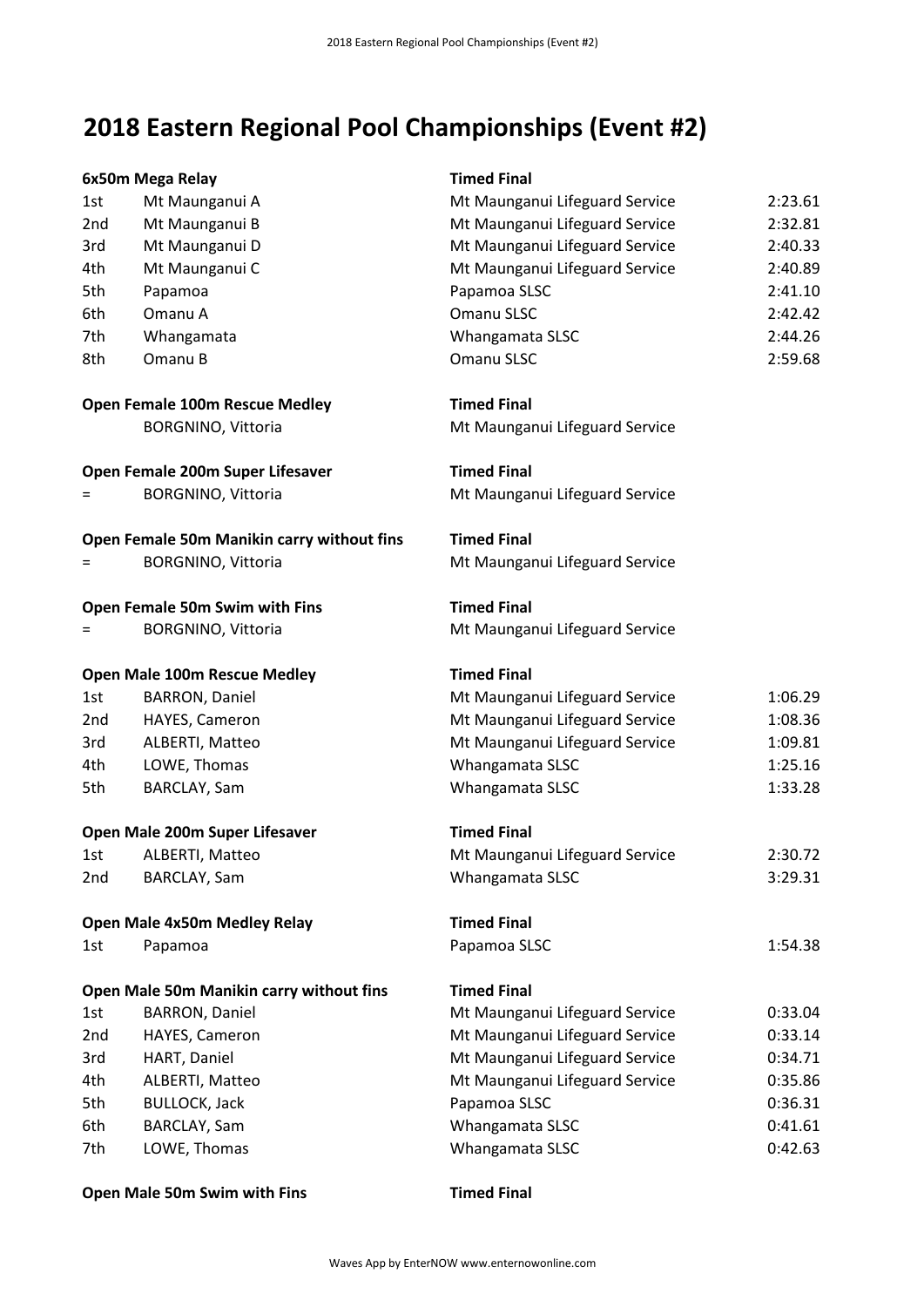| 1st  | ALBERTI, Matteo                         | Mt Maunganui Lifeguard Service | 0:21.01 |
|------|-----------------------------------------|--------------------------------|---------|
| 2nd  | HART, Daniel                            | Mt Maunganui Lifeguard Service | 0:21.87 |
| 3rd  | <b>BULLOCK, Jack</b>                    | Papamoa SLSC                   | 0:22.74 |
| 4th  | JARVIS, Joshua                          | Omanu SLSC                     | 0:23.84 |
| 5th  | <b>BARRON, Daniel</b>                   | Mt Maunganui Lifeguard Service | 0:24.87 |
| 6th  | HAYES, Cameron                          | Mt Maunganui Lifeguard Service | 0:24.92 |
| 7th  | LOWE, Thomas                            | Whangamata SLSC                | 0:24.95 |
| 8th  | BARCLAY, Sam                            | Whangamata SLSC                | 0:25.42 |
|      | <b>Open Mixed 4x50m Medley Relay</b>    | <b>Timed Final</b>             |         |
| 1st  | Mt Maunganui A                          | Mt Maunganui Lifeguard Service | 1:57.70 |
| 2nd  | Mt Maunganui B                          | Mt Maunganui Lifeguard Service | 2:01.76 |
|      | U11 Female 50m Brick Carry without Fins | <b>Timed Final</b>             |         |
| 1st  | RICHARDSON, Grace                       | Omanu SLSC                     | 0:44.53 |
| 2nd  | FOWLER, Hayley                          | Mt Maunganui Lifeguard Service | 0:44.73 |
| 3rd  | MIDDLEWEEK, Olivia                      | Mt Maunganui Lifeguard Service | 0:45.34 |
| 4th  | RICKIT, Grace                           | Mt Maunganui Lifeguard Service | 0:45.91 |
| 5th  | MCKAY, Ella                             | Whakatane SLSC                 | 0:49.20 |
| 6th  | THOMPSON, Tetsani                       | Mt Maunganui Lifeguard Service | 0:50.64 |
| 7th  | ROWLAND, Holly                          | Whakatane SLSC                 | 0:51.61 |
| 8th  | DAVOREN, Isobella                       | Papamoa SLSC                   | 0:52.10 |
| 9th  | DAVOREN, Georgia                        | Papamoa SLSC                   | 0:52.53 |
| 10th | RICKARD, Paige                          | Mt Maunganui Lifeguard Service | 0:58.98 |
| 11th | MARTLEY, Paige                          | Mt Maunganui Lifeguard Service | 0:59.15 |
| 12th | YORK, Ramari                            | Omanu SLSC                     | 0:59.73 |
| 13th | DAVIS-CALVERT, Zoe                      | Mt Maunganui Lifeguard Service | 1:04.85 |
|      | <b>U11 Female 50m Rescue Medley</b>     | <b>Timed Final</b>             |         |
| 1st  | RICHARDSON, Grace                       | Omanu SLSC                     | 0:33.83 |
| 2nd  | FOWLER, Hayley                          | Mt Maunganui Lifeguard Service | 0:34.25 |
| 3rd  | THOMPSON, Tetsani                       | Mt Maunganui Lifeguard Service | 0:37.00 |
| 4th  | RICKIT, Grace                           | Mt Maunganui Lifeguard Service | 0:37.77 |
| 5th  | MIDDLEWEEK, Olivia                      | Mt Maunganui Lifeguard Service | 0:37.93 |
| 6th  | MCKAY, Ella                             | Whakatane SLSC                 | 0:38.08 |
| 7th  | DAVOREN, Georgia                        | Papamoa SLSC                   | 0:39.29 |
| 8th  | DAVOREN, Isobella                       | Papamoa SLSC                   | 0:39.47 |
| 9th  | MARTLEY, Paige                          | Mt Maunganui Lifeguard Service | 0:40.01 |
| 10th | DAVIS-CALVERT, Zoe                      | Mt Maunganui Lifeguard Service | 0:40.43 |
| 11th | ROWLAND, Holly                          | Whakatane SLSC                 | 0:40.56 |
| 12th | RICKARD, Paige                          | Mt Maunganui Lifeguard Service | 0:42.96 |
| 13th | DAVIE, Rylee                            | Whangamata SLSC                | 0:45.93 |
|      | U11 Female 50m Swim with Fins           | <b>Timed Final</b>             |         |
| 1st  | RICHARDSON, Grace                       | Omanu SLSC                     | 0:31.36 |
| 2nd  | FOWLER, Hayley                          | Mt Maunganui Lifeguard Service | 0:31.55 |
| 3rd  | THOMPSON, Tetsani                       | Mt Maunganui Lifeguard Service | 0:31.82 |
| 4th  | ROWLAND, Holly                          | Whakatane SLSC                 | 0:32.51 |
| 5th  | RICKIT, Grace                           | Mt Maunganui Lifeguard Service | 0:33.10 |
| 6th  | MIDDLEWEEK, Olivia                      | Mt Maunganui Lifeguard Service | 0:33.52 |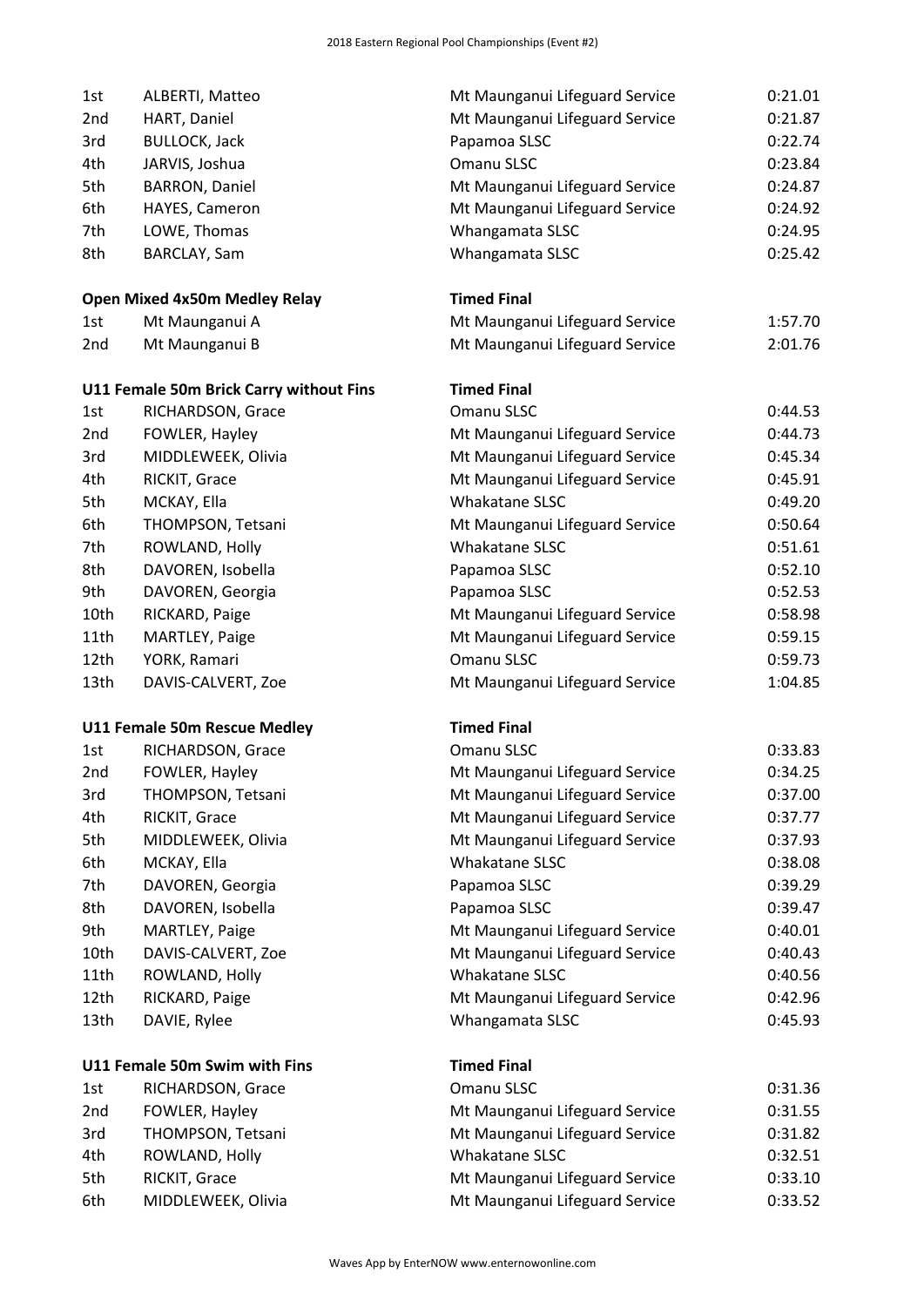| 7th  | DAVIS-CALVERT, Zoe                      | Mt Maunganui Lifeguard Service | 0:34.58 |
|------|-----------------------------------------|--------------------------------|---------|
| 8th  | Whakatane SLSC<br>MCKAY, Ella           |                                | 0:34.66 |
| 9th  | DAVOREN, Georgia                        | Papamoa SLSC                   | 0:34.89 |
| 10th | MARTLEY, Paige                          | Mt Maunganui Lifeguard Service | 0:35.64 |
| 11th | DAVOREN, Isobella                       | Papamoa SLSC                   | 0:35.91 |
| 12th | YORK, Ramari                            | Omanu SLSC                     | 0:36.38 |
| 13th | RICKARD, Paige                          | Mt Maunganui Lifeguard Service | 0:37.79 |
| 14th | DAVIE, Rylee                            | Whangamata SLSC                | 0:40.30 |
|      | U11 Male 50m Brick Carry without Fins   | <b>Timed Final</b>             |         |
| 1st  | BOONEN, Caign                           | Whakatane SLSC                 | 0:44.45 |
| 2nd  | SHIVNAN, Charlie                        | Omanu SLSC                     | 0:44.64 |
| 3rd  | REEDER, Nicholas                        | Mt Maunganui Lifeguard Service | 0:46.90 |
| 4th  | MARSHALL, Ben                           | Mt Maunganui Lifeguard Service | 0:52.65 |
| 5th  | WEBB, Edward                            | Mt Maunganui Lifeguard Service | 0:53.34 |
| 6th  | TEIXEIRA, Ryan                          | Papamoa SLSC                   | 0:55.34 |
| 7th  | BEATTIE, Flyn                           | Papamoa SLSC                   | 0:56.94 |
| 8th  | NIJSSEN, Mattais                        | Mt Maunganui Lifeguard Service | 1:04.31 |
|      | U11 Male 50m Rescue Medley              | <b>Timed Final</b>             |         |
| 1st  | REEDER, Nicholas                        | Mt Maunganui Lifeguard Service | 0:35.98 |
| 2nd  | BEATTIE, Flyn                           | Papamoa SLSC                   | 0:36.27 |
| 3rd  | SHIVNAN, Charlie                        | Omanu SLSC                     | 0:36.60 |
| 4th  | <b>BOONEN, Caign</b>                    | Whakatane SLSC                 | 0:36.75 |
| 5th  | MARSHALL, Ben                           | Mt Maunganui Lifeguard Service | 0:38.16 |
| 6th  | WEBB, Edward                            | Mt Maunganui Lifeguard Service | 0:41.11 |
| 7th  | TEIXEIRA, Ryan                          | Papamoa SLSC                   | 0:42.98 |
|      | U11 Male 50m Swim with Fins             | <b>Timed Final</b>             |         |
| 1st  | BOONEN, Caign                           | Whakatane SLSC                 | 0:30.57 |
| 2nd  | SHIVNAN, Charlie                        | Omanu SLSC                     | 0:30.70 |
| 3rd  | REEDER, Nicholas                        | Mt Maunganui Lifeguard Service | 0:31.43 |
| 4th  | BEATTIE, Flyn                           | Papamoa SLSC                   | 0:31.97 |
| 5th  | MARSHALL, Ben                           | Mt Maunganui Lifeguard Service | 0:33.60 |
| 6th  | WEBB, Edward                            | Mt Maunganui Lifeguard Service | 0:34.67 |
| 7th  | TEIXEIRA, Ryan                          | Papamoa SLSC                   | 0:36.08 |
| 8th  | DREWE, Elliot                           | Mt Maunganui Lifeguard Service | 0:36.64 |
| 9th  | WILSON, Zac                             | Whangamata SLSC                | 0:37.61 |
| 10th | NIJSSEN, Mattais                        | Mt Maunganui Lifeguard Service | 0:37.98 |
|      | U12 Female 4x50m Medley Relay           | <b>Timed Final</b>             |         |
| 1st  | Whakatane U12 Female                    | Whakatane SLSC                 | 2:33.04 |
| 2nd  | Omanu A                                 | Omanu SLSC                     | 2:34.17 |
| 3rd  | Mt Maunganui A                          | Mt Maunganui Lifeguard Service | 2:39.39 |
| 4th  | Papamoa B                               | Papamoa SLSC                   | 3:02.01 |
|      | U12 Female 50m Brick Carry without Fins | <b>Timed Final</b>             |         |
| 1st  | BAXTER, Hannah                          | Whakatane SLSC                 | 0:37.81 |
| 2nd  | <b>BARTLETT, Monique</b>                | Omanu SLSC                     | 0:40.35 |
| 3rd  | ROWLAND, Layla                          | Whakatane SLSC                 | 0:41.96 |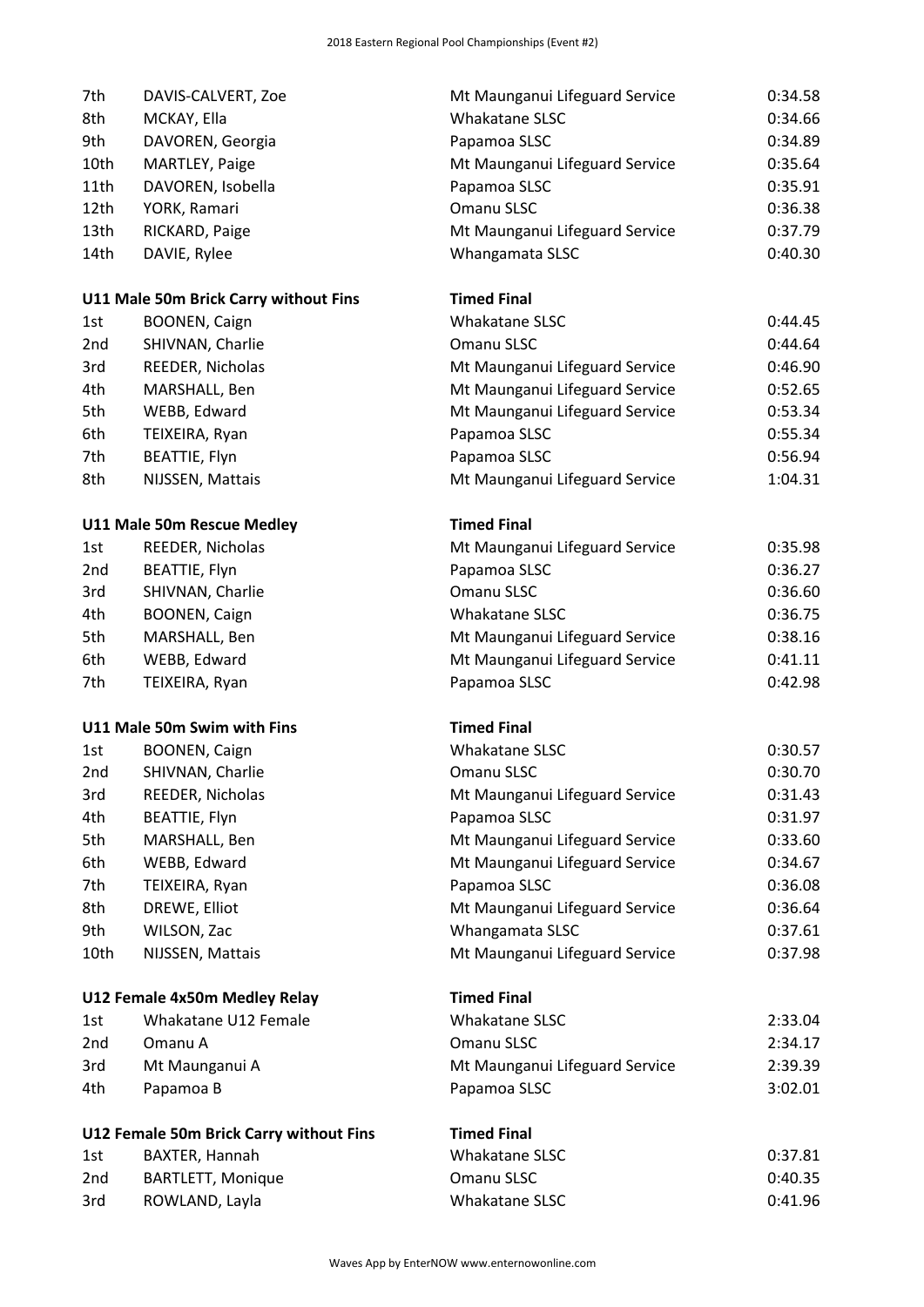| 4th              | MANNING, Niamh                | Mt Maunganui Lifeguard Service     | 0:41.98 |
|------------------|-------------------------------|------------------------------------|---------|
| 5th              | ROBERTS-LOCHRAY, Arianna      | Papamoa SLSC                       | 0:42.42 |
| 6th              | <b>CHOTE, Trelise</b>         | Papamoa SLSC                       | 0:42.56 |
| 7th              | MULLER, Raukura               | Papamoa SLSC                       | 0:45.48 |
| 8th              | MORLEY, Rosie                 | Waihi Beach Lifeguard Services Inc | 0:45.78 |
| 9th              | KETU, Mikaela                 | Omanu SLSC                         | 0:47.23 |
| 10th             | FOLLOWS, Keira                | Whakatane SLSC                     | 0:47.32 |
| 11th             | GILBERT, Charlotte            | Mt Maunganui Lifeguard Service     | 0:48.73 |
| 12 <sub>th</sub> | HOPE-TIHEMA, Skylah           | Papamoa SLSC                       | 0:48.75 |
| 13th             | <b>HOEBERS, Ariel</b>         | Mt Maunganui Lifeguard Service     | 0:50.64 |
| 14th             | MCIVOR, Ella                  | Mt Maunganui Lifeguard Service     | 0:51.21 |
| 15th             | EDWARDS, Hannah               | Papamoa SLSC                       | 0:54.20 |
| 16th             | LEACH, Eden                   | Papamoa SLSC                       | 0:58.56 |
|                  | U12 Female 50m Rescue Medley  | <b>Timed Final</b>                 |         |
| 1st              | BAXTER, Hannah                | Whakatane SLSC                     | 0:28.73 |
| 2nd              | ROWLAND, Layla                | Whakatane SLSC                     | 0:31.60 |
| 3rd              | MANNING, Niamh                | Mt Maunganui Lifeguard Service     | 0:33.06 |
| 4th              | CHOTE, Trelise                | Papamoa SLSC                       | 0:33.45 |
| 5th              | ROBERTS-LOCHRAY, Arianna      | Papamoa SLSC                       | 0:34.09 |
| 6th              | KETU, Mikaela                 | Omanu SLSC                         | 0:35.37 |
| 7th              | GILBERT, Charlotte            | Mt Maunganui Lifeguard Service     | 0:37.88 |
| 8th              | <b>BARTLETT, Monique</b>      | Omanu SLSC                         | 0:37.99 |
| 9th              | MCIVOR, Ella                  | Mt Maunganui Lifeguard Service     | 0:38.30 |
| 10th             | <b>HOEBERS, Ariel</b>         | Mt Maunganui Lifeguard Service     | 0:38.92 |
| 11th             | EDWARDS, Hannah               | Papamoa SLSC                       | 0:40.42 |
| 12th             | LEACH, Eden                   | Papamoa SLSC                       | 0:44.47 |
|                  | U12 Female 50m Swim with Fins | <b>Timed Final</b>                 |         |
| 1st              | ROWLAND, Layla                | Whakatane SLSC                     | 0:28.19 |
| 2nd              | BAXTER, Hannah                | Whakatane SLSC                     | 0:28.25 |
| 3rd              | ROBERTS-LOCHRAY, Arianna      | Papamoa SLSC                       | 0:28.54 |
| 4th              | <b>CHOTE, Trelise</b>         | Papamoa SLSC                       | 0:29.23 |
| 5th              | MANNING, Niamh                | Mt Maunganui Lifeguard Service     | 0:29.38 |
| 6th              | <b>BARTLETT, Monique</b>      | Omanu SLSC                         | 0:29.98 |
| 7th              | FOLLOWS, Keira                | Whakatane SLSC                     | 0:31.53 |
| 8th              | KETU, Mikaela                 | Omanu SLSC                         | 0:31.91 |
| 9th              | HOPE-TIHEMA, Skylah           | Papamoa SLSC                       | 0:32.28 |
| 10th             | HOEBERS, Ariel                | Mt Maunganui Lifeguard Service     | 0:32.97 |
| 11th             | MORLEY, Rosie                 | Waihi Beach Lifeguard Services Inc | 0:33.25 |
| 12th             | GILBERT, Charlotte            | Mt Maunganui Lifeguard Service     | 0:34.47 |
| 13th             | MULLER, Raukura               | Papamoa SLSC                       | 0:35.37 |
| 14th             | MCIVOR, Ella                  | Mt Maunganui Lifeguard Service     | 0:35.80 |
| 15th             | EDWARDS, Hannah               | Papamoa SLSC                       | 0:36.14 |
| 16th             | LEACH, Eden                   | Papamoa SLSC                       | 0:38.39 |
|                  | U12 Male 4x50m Medley Relay   | <b>Timed Final</b>                 |         |
| 1st              | Whakatane U12 Male            | Whakatane SLSC                     | 2:43.93 |
| 2nd              | Mt Maunganui A                | Mt Maunganui Lifeguard Service     | 2:53.42 |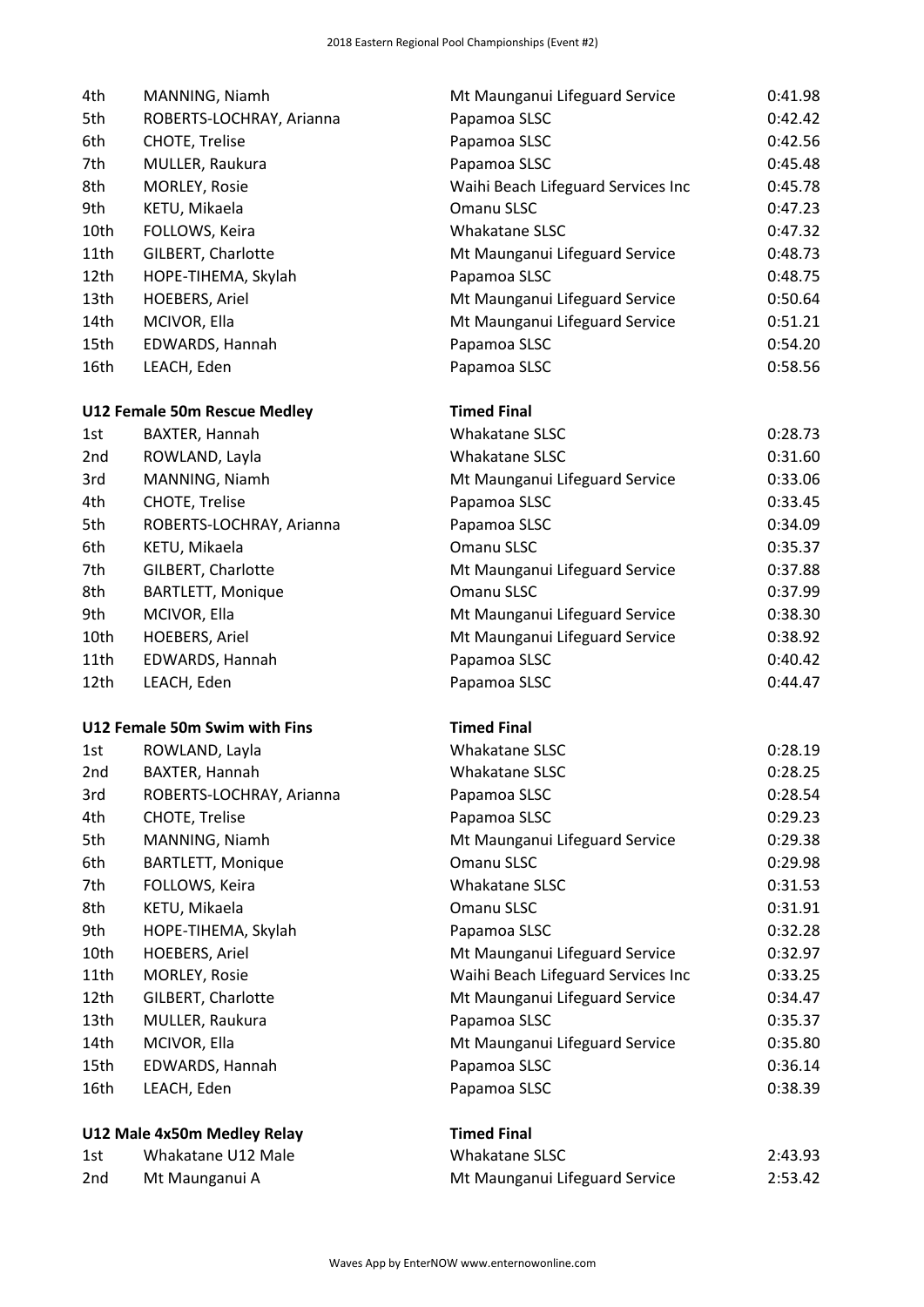|      | U12 Male 50m Brick Carry without Fins | <b>Timed Final</b>                 |         |
|------|---------------------------------------|------------------------------------|---------|
| 1st  | SWANBERG, Braith                      | Omanu SLSC                         | 0:40.03 |
| 2nd  | KEANEY, Leo                           | Omanu SLSC                         | 0:41.15 |
| 3rd  | THOMPSON, Luke                        | Papamoa SLSC                       | 0:42.31 |
| 4th  | MCSWEENEY, Jack                       | Omanu SLSC                         | 0:43.97 |
| 5th  | MORTON, Luke                          | Omanu SLSC                         | 0:44.51 |
| 6th  | CONDER, Michael                       | Papamoa SLSC                       | 0:45.90 |
| 7th  | <b>WALTER, Troy</b>                   | Papamoa SLSC                       | 0:46.71 |
| 8th  | MOLLISON, Hugo                        | Mt Maunganui Lifeguard Service     | 0:47.81 |
| 9th  | ANCELL, Isaac                         | Whangamata SLSC                    | 0:49.30 |
| 10th | ALLEN, Jono                           | Whangamata SLSC                    | 0:49.98 |
| 11th | CAIRNS, Zachary                       | Papamoa SLSC                       | 0:51.32 |
| 12th | ETHERINGTON, Charlie                  | Omanu SLSC                         | 0:51.48 |
| 13th | JULIAN, Jai                           | Whakatane SLSC                     | 0:52.73 |
| 14th | MCHARDY, Fergus                       | Papamoa SLSC                       | 0:54.06 |
| 15th | CHRISTIE, Xavier                      | Whakatane SLSC                     | 0:55.72 |
| 16th | CABUSAO, Jamie                        | Papamoa SLSC                       | 0:59.66 |
| 17th | WOODWARD, Kiani                       | Waihi Beach Lifeguard Services Inc | 1:00.36 |
| 18th | CHRISTIE, Oliver                      | <b>Whakatane SLSC</b>              | 1:01.33 |
| 19th | JURY, Sam                             | Papamoa SLSC                       | 1:03.34 |
| 20th | RIMMER, Tai                           | Mt Maunganui Lifeguard Service     | 1:14.81 |
|      |                                       |                                    |         |
|      | U12 Male 50m Rescue Medley            | <b>Timed Final</b>                 |         |
| 1st  | SWANBERG, Braith                      | Omanu SLSC                         | 0:31.12 |
| 2nd  | KEANEY, Leo                           | Omanu SLSC                         | 0:31.82 |
| 3rd  | MCSWEENEY, Jack                       | Omanu SLSC                         | 0:32.96 |
| 4th  | <b>WALTER, Troy</b>                   | Papamoa SLSC                       | 0:34.25 |
| 5th  | THOMPSON, Luke                        | Papamoa SLSC                       | 0:35.31 |
| 6th  | MORTON, Luke                          | Omanu SLSC                         | 0:35.43 |
| 7th  | MCHARDY, Fergus                       | Papamoa SLSC                       | 0:35.44 |
| 8th  | JULIAN, Jai                           | Whakatane SLSC                     | 0:36.08 |
| 9th  | ANCELL, Isaac                         | Whangamata SLSC                    | 0:36.78 |
| 10th | ALLEN, Jono                           | Whangamata SLSC                    | 0:37.04 |
| 11th | CONDER, Michael                       | Papamoa SLSC                       | 0:37.18 |
| 12th | CAIRNS, Zachary                       | Papamoa SLSC                       | 0:38.23 |
| 13th | MOLLISON, Hugo                        | Mt Maunganui Lifeguard Service     | 0:38.94 |
| 14th | CHRISTIE, Xavier                      | Whakatane SLSC                     | 0:39.83 |
| 15th | CHRISTIE, Oliver                      | Whakatane SLSC                     | 0:41.81 |
| 16th | WOODWARD, Kiani                       | Waihi Beach Lifeguard Services Inc | 0:43.15 |
| 17th | RIMMER, Tai                           | Mt Maunganui Lifeguard Service     | 0:48.47 |
|      |                                       |                                    |         |
|      | U12 Male 50m Swim with Fins           | <b>Timed Final</b>                 |         |
| 1st  | SWANBERG, Braith                      | Omanu SLSC                         | 0:28.21 |
| 2nd  | KEANEY, Leo                           | Omanu SLSC                         | 0:29.46 |
| 3rd  | MORTON, Luke                          | Omanu SLSC                         | 0:30.18 |
| 4th  | <b>WALTER, Troy</b>                   | Papamoa SLSC                       | 0:30.89 |
| 5th  | THOMPSON, Luke                        | Papamoa SLSC                       | 0:31.35 |
| 6th  | MCHARDY, Fergus                       | Papamoa SLSC                       | 0:32.17 |
| 7th  | CONDER, Michael                       | Papamoa SLSC                       | 0:32.20 |
| 8th  | CHRISTIE, Xavier                      | Whakatane SLSC                     | 0:32.38 |
|      |                                       |                                    |         |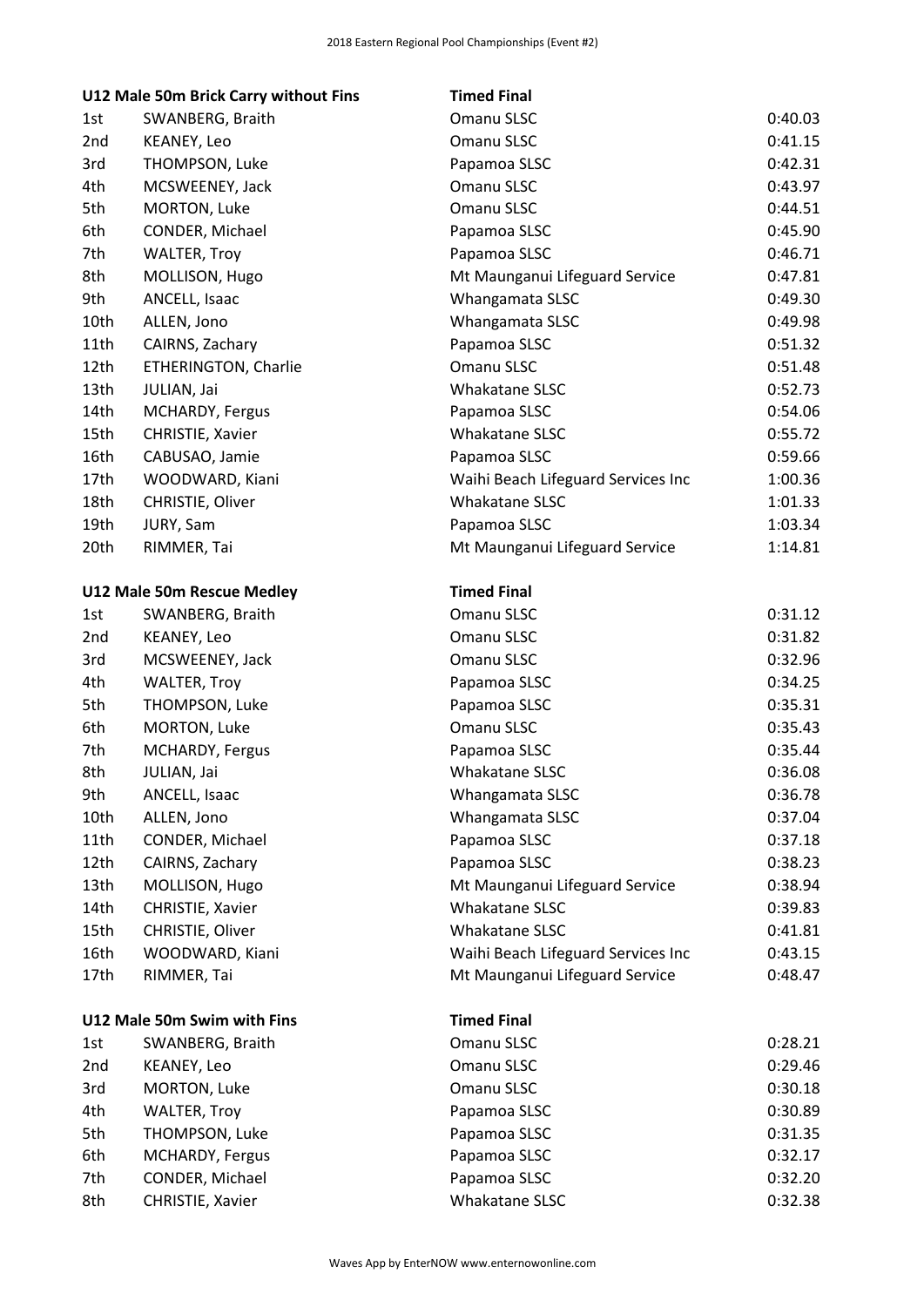| 9th         | ETHERINGTON, Charlie                    | Omanu SLSC                                                       | 0:32.54            |
|-------------|-----------------------------------------|------------------------------------------------------------------|--------------------|
| 10th        | ANCELL, Isaac                           | Whangamata SLSC                                                  | 0:32.67            |
| 11th        | MOLLISON, Hugo                          | Mt Maunganui Lifeguard Service                                   |                    |
| 12th        | ALLEN, Jono                             | Whangamata SLSC                                                  |                    |
| 13th        | JULIAN, Jai                             | Whakatane SLSC                                                   | 0:33.09            |
| 14th        | CAIRNS, Zachary                         | Papamoa SLSC                                                     | 0:33.58            |
| 15th        | CHRISTIE, Oliver                        | Whakatane SLSC                                                   | 0:35.05            |
| 16th        | WOODWARD, Kiani                         | Waihi Beach Lifeguard Services Inc                               | 0:36.60            |
| 17th        | CABUSAO, Jamie                          | Papamoa SLSC                                                     | 0:38.34            |
| 18th        | JURY, Sam                               | Papamoa SLSC                                                     | 0:39.55            |
| 19th        | RIMMER, Tai                             | Mt Maunganui Lifeguard Service                                   | 0:44.57            |
|             | U12 Mixed 4x50m Medley Relay            | <b>Timed Final</b>                                               |                    |
| 1st         | Mt Maunganui A                          | Mt Maunganui Lifeguard Service                                   | 2:42.44            |
|             | U13 Female 50m Brick Carry without Fins | <b>Timed Final</b>                                               |                    |
| 1st         | MCEWAN, Talitha                         | Papamoa SLSC                                                     | 0:36.11            |
| 2nd         | FOWLER, Danielle                        | Mt Maunganui Lifeguard Service                                   | 0:40.56            |
| 3rd         | CAREY, Renee                            | Omanu SLSC                                                       | 0:41.98            |
| 4th         | MCSWEENEY, Ella                         | Omanu SLSC                                                       | 0:42.30            |
| 5th         | CAMERON, Willow                         | Omanu SLSC                                                       | 0:43.79            |
| 6th         | MILLER, Brea                            | Mt Maunganui Lifeguard Service                                   | 0:46.40            |
| 7th         | WEBB, Ella                              | Mt Maunganui Lifeguard Service                                   | 0:47.22            |
| 8th         | NIJSSEN, Lily                           | Mt Maunganui Lifeguard Service                                   | 0:47.63            |
| 9th         | CARNACHAN, Neva                         | Mt Maunganui Lifeguard Service                                   | 0:47.67            |
|             | MARSHALL, Olivia                        | Mt Maunganui Lifeguard Service                                   | 0:49.73            |
| 10th        |                                         |                                                                  |                    |
|             | U13 Female 50m Rescue Medley            | <b>Timed Final</b>                                               |                    |
| 1st         | MCEWAN, Talitha                         | Papamoa SLSC                                                     | 0:30.44            |
| 2nd         | FOWLER, Danielle                        | Mt Maunganui Lifeguard Service                                   | 0:30.76            |
| 3rd         | CAREY, Renee                            | Omanu SLSC                                                       | 0:32.73            |
| 4th         | MCSWEENEY, Ella                         | Omanu SLSC                                                       | 0:32.99            |
| 5th         | CAMERON, Willow                         | Omanu SLSC                                                       | 0:35.07            |
| 6th         | MARSHALL, Olivia                        | Mt Maunganui Lifeguard Service                                   | 0:35.24            |
| 7th         | MILLER, Brea                            | Mt Maunganui Lifeguard Service                                   | 0:36.05            |
| 8th         | CARNACHAN, Neva                         | Mt Maunganui Lifeguard Service                                   | 0:36.24            |
| 9th         | NIJSSEN, Lily                           | Mt Maunganui Lifeguard Service                                   | 0:36.31            |
| 10th        | WEBB, Ella                              | Mt Maunganui Lifeguard Service                                   | 0:37.39            |
|             | U13 Female 50m Swim with Fins           | <b>Timed Final</b>                                               |                    |
| 1st         | MCEWAN, Talitha                         | Papamoa SLSC                                                     | 0:26.70            |
| 2nd         | FOWLER, Danielle                        | Mt Maunganui Lifeguard Service                                   | 0:28.24            |
| 3rd         | CAMERON, Willow                         | Omanu SLSC                                                       | 0:30.60            |
| 4th         | CAREY, Renee                            | Omanu SLSC                                                       | 0:30.82            |
| 5th         | NIJSSEN, Lily                           | Mt Maunganui Lifeguard Service                                   | 0:30.92            |
| 6th         | MARSHALL, Olivia                        | Mt Maunganui Lifeguard Service                                   | 0:31.45            |
| 7th         | MCSWEENEY, Ella                         | Omanu SLSC                                                       | 0:31.59            |
| 8th         | MILLER, Brea                            | Mt Maunganui Lifeguard Service                                   | 0:32.21            |
| 9th<br>10th | WEBB, Ella<br>CARNACHAN, Neva           | Mt Maunganui Lifeguard Service<br>Mt Maunganui Lifeguard Service | 0:32.79<br>0:34.14 |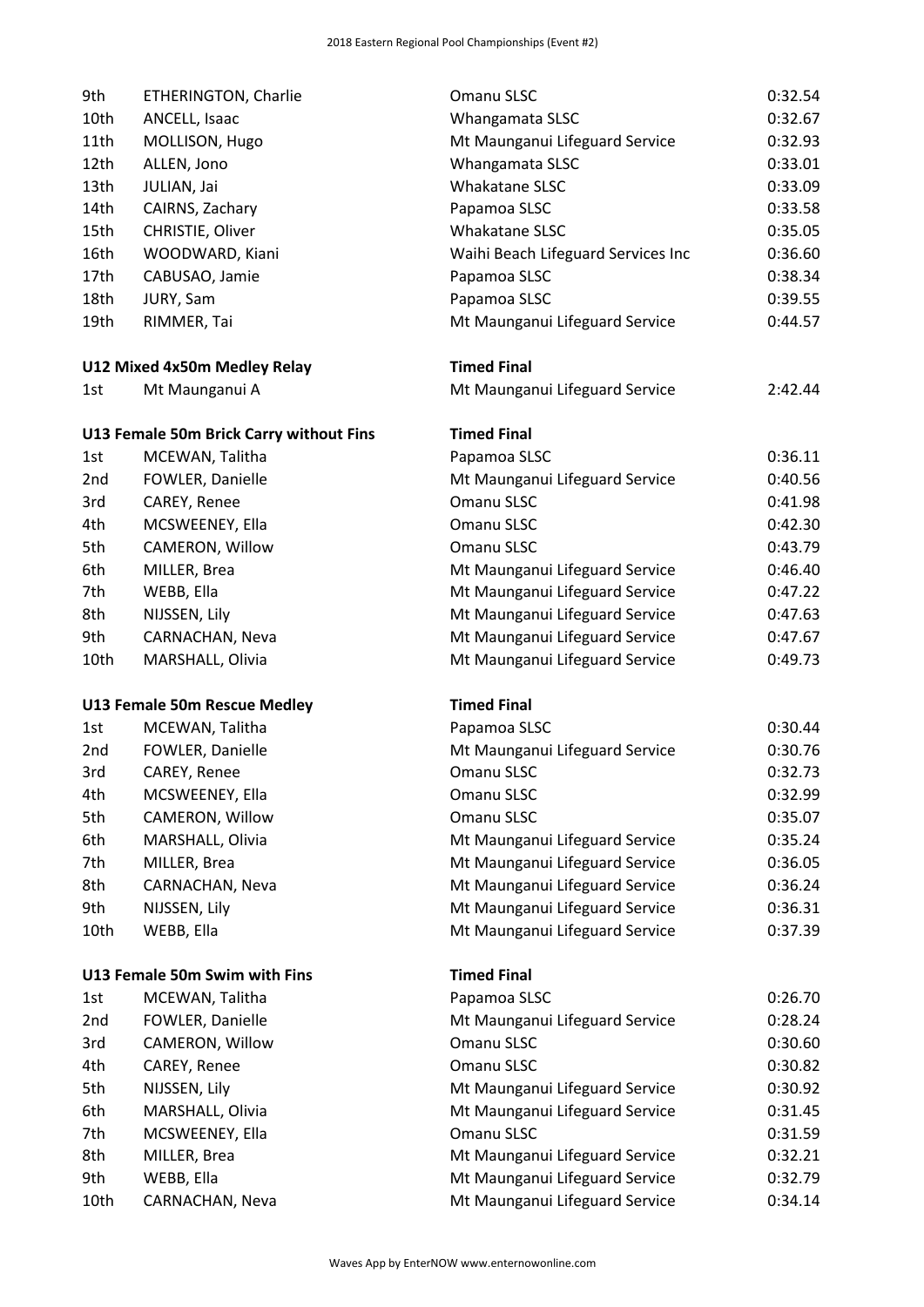## **U13 Male 50m Brick Carry without Fins Timed Final**

|                 | UIS Male 50m Brick Carry Without Fins | Timed Final        |
|-----------------|---------------------------------------|--------------------|
| 1st             | JULIAN, Jamie                         | Whakatane          |
| 2 <sub>nd</sub> | REEDER, Jacob                         | Mt Maunga          |
| 3rd             | FORSYTH, Jamie                        | Whakatane          |
| 4th.            | RICHARDSON, Thomas                    | Mt Maunga          |
| 5th             | ROBINSON, Mitchell                    | Waihi Beacl        |
| 6th             | YORK, Jarvis                          | Omanu SLS          |
| 7th             | DREWE, Oliver                         | Mt Maunga          |
| 8th             | BROEKHUIZEN, Kinnon                   | Waihi Beacl        |
| 9th             | KING, Max                             | Papamoa Sl         |
|                 | U13 Male 50m Rescue Medley            | <b>Timed Final</b> |
| 1st             | RICHARDSON, Thomas                    | Mt Maunga          |
| 2 <sub>nd</sub> | JULIAN, Jamie                         | Whakatane          |
| 3rd             | FORSYTH, Jamie                        | Whakatane          |
| 4th.            | REEDER, Jacob                         | Mt Maunga          |
| 5th             | ROBINSON, Mitchell                    | Waihi Beacl        |
| 6th             | DREWE, Oliver                         | Mt Maunga          |
|                 |                                       |                    |

#### **U13 Male 50m Swim with Fins**

| JULIAN, Jamie              |
|----------------------------|
| RICHARDSON, Thomas         |
| FORSYTH, Jamie             |
| REEDER, Jacob              |
| YORK, Jarvis               |
| ROBINSON, Mitchell         |
| DREWE, Oliver              |
| <b>BROEKHUIZEN, Kinnon</b> |
|                            |

#### **U14 Female 4x50m Medley Relay**

| 1st             | Omanu A        |
|-----------------|----------------|
| 2 <sub>nd</sub> | Mt Maunganui A |
| 3rd             | Papamoa        |
| 4th             | Omanu B        |
| 5th             | Mt Maunganui B |

### **U14 Female 50m Brick Carry without Fins**

| 1st             | <b>BARTLETT, Lucy</b> |
|-----------------|-----------------------|
| 2 <sub>nd</sub> | <b>WILSON, Poppy</b>  |
| 3rd             | PEARCE, Lily          |
| 4th             | AKROYD, Grace         |
| 5th             | CAREY, Jessica        |
| 6th             | ETHERINGTON, Isabella |
| 7th             | <b>HARRIS, Brooke</b> |
| 8th             | SANDFORD, Lucy        |
| 9th             | EDWARDS, Morgan       |
| 10th            | RICHARDSON, Tammy     |
| 11th            | PEDDLE. Bella         |

| 1st  | JULIAN, Jamie                           | Whakatane SLSC                     | 0:38.01 |
|------|-----------------------------------------|------------------------------------|---------|
| 2nd  | REEDER, Jacob                           | Mt Maunganui Lifeguard Service     | 0:38.73 |
| 3rd  | FORSYTH, Jamie                          | Whakatane SLSC                     | 0:39.05 |
| 4th  | RICHARDSON, Thomas                      | Mt Maunganui Lifeguard Service     | 0:39.67 |
| 5th  | ROBINSON, Mitchell                      | Waihi Beach Lifeguard Services Inc | 0:46.13 |
| 6th  | YORK, Jarvis                            | Omanu SLSC                         | 0:48.41 |
| 7th  | DREWE, Oliver                           | Mt Maunganui Lifeguard Service     | 0:52.62 |
| 8th  | BROEKHUIZEN, Kinnon                     | Waihi Beach Lifeguard Services Inc | 0:54.36 |
| 9th  | KING, Max                               | Papamoa SLSC                       | 0:56.91 |
|      | U13 Male 50m Rescue Medley              | <b>Timed Final</b>                 |         |
| 1st  | RICHARDSON, Thomas                      | Mt Maunganui Lifeguard Service     | 0:28.44 |
| 2nd  | JULIAN, Jamie                           | Whakatane SLSC                     | 0:29.67 |
| 3rd  | FORSYTH, Jamie                          | Whakatane SLSC                     | 0:32.08 |
| 4th  | REEDER, Jacob                           | Mt Maunganui Lifeguard Service     | 0:32.31 |
| 5th  | ROBINSON, Mitchell                      | Waihi Beach Lifeguard Services Inc | 0:34.12 |
| 6th  | DREWE, Oliver                           | Mt Maunganui Lifeguard Service     | 0:38.09 |
| 7th  | BROEKHUIZEN, Kinnon                     | Waihi Beach Lifeguard Services Inc | 0:39.89 |
|      | U13 Male 50m Swim with Fins             | <b>Timed Final</b>                 |         |
| 1st  | JULIAN, Jamie                           | Whakatane SLSC                     | 0:26.61 |
| 2nd  | RICHARDSON, Thomas                      | Mt Maunganui Lifeguard Service     | 0:27.04 |
| 3rd  | FORSYTH, Jamie                          | Whakatane SLSC                     | 0:27.20 |
| 4th  | REEDER, Jacob                           | Mt Maunganui Lifeguard Service     | 0:29.53 |
| 5th  | YORK, Jarvis                            | Omanu SLSC                         | 0:29.97 |
| 6th  | ROBINSON, Mitchell                      | Waihi Beach Lifeguard Services Inc | 0:31.55 |
| 7th  | DREWE, Oliver                           | Mt Maunganui Lifeguard Service     | 0:33.21 |
| 8th  | BROEKHUIZEN, Kinnon                     | Waihi Beach Lifeguard Services Inc | 0:35.17 |
|      | U14 Female 4x50m Medley Relay           | <b>Timed Final</b>                 |         |
| 1st  | Omanu A                                 | Omanu SLSC                         | 2:08.72 |
| 2nd  | Mt Maunganui A                          | Mt Maunganui Lifeguard Service     | 2:09.20 |
| 3rd  | Papamoa                                 | Papamoa SLSC                       | 2:18.39 |
| 4th  | Omanu B                                 | Omanu SLSC                         | 2:27.33 |
| 5th  | Mt Maunganui B                          | Mt Maunganui Lifeguard Service     | 2:33.09 |
|      | U14 Female 50m Brick Carry without Fins | <b>Timed Final</b>                 |         |
| 1st  | <b>BARTLETT, Lucy</b>                   | Omanu SLSC                         | 0:33.08 |
| 2nd  | WILSON, Poppy                           | Mt Maunganui Lifeguard Service     | 0:36.03 |
| 3rd  | PEARCE, Lily                            | Mt Maunganui Lifeguard Service     | 0:36.69 |
| 4th  | AKROYD, Grace                           | Mt Maunganui Lifeguard Service     | 0:38.53 |
| 5th  | CAREY, Jessica                          | Omanu SLSC                         | 0:39.30 |
| 6th  | ETHERINGTON, Isabella                   | Omanu SLSC                         | 0:39.68 |
| 7th  | HARRIS, Brooke                          | Papamoa SLSC                       | 0:41.67 |
| 8th  | SANDFORD, Lucy                          | Omanu SLSC                         | 0:44.34 |
| 9th  | EDWARDS, Morgan                         | Papamoa SLSC                       | 0:46.03 |
| 10th | RICHARDSON, Tammy                       | Waihi Beach Lifeguard Services Inc | 0:46.44 |
| 11th | PEDDLE, Bella                           | Papamoa SLSC                       | 0:47.86 |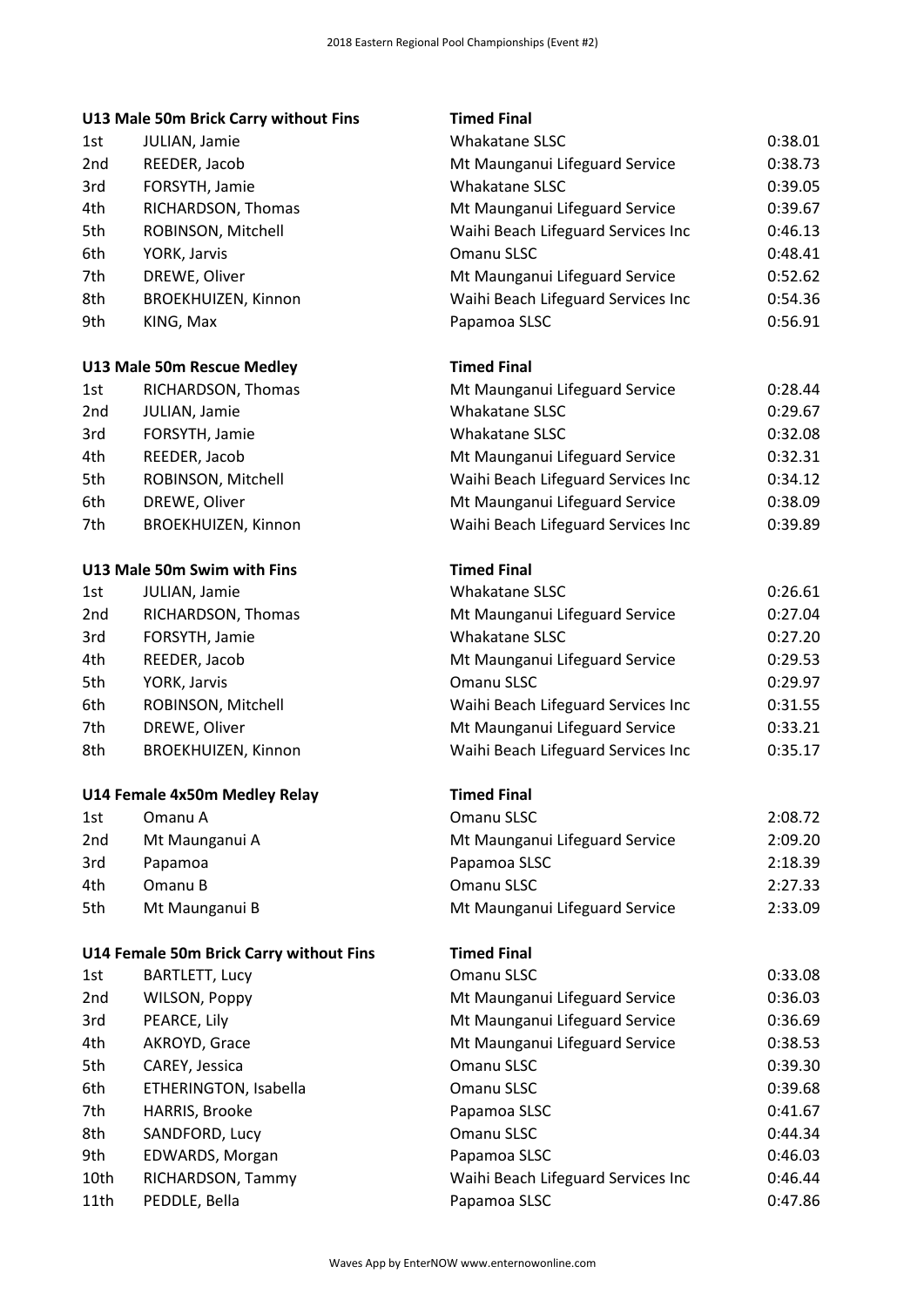|      | U14 Female 50m Rescue Medley          | <b>Timed Final</b>                 |         |
|------|---------------------------------------|------------------------------------|---------|
| 1st  | <b>BARTLETT, Lucy</b>                 | Omanu SLSC                         | 0:27.70 |
| 2nd  | PEARCE, Lily                          | Mt Maunganui Lifeguard Service     | 0:28.70 |
| 3rd  | AKROYD, Grace                         | Mt Maunganui Lifeguard Service     | 0:29.48 |
| 4th  | WILSON, Poppy                         | Mt Maunganui Lifeguard Service     | 0:29.72 |
| 5th  | CAREY, Jessica                        | Omanu SLSC                         | 0:30.00 |
| 6th  | HARRIS, Brooke                        | Papamoa SLSC                       | 0:30.22 |
| 7th  | THOMPSON, Ellie                       | Mt Maunganui Lifeguard Service     | 0:31.47 |
| 8th  | ETHERINGTON, Isabella                 | Omanu SLSC                         | 0:33.17 |
| 9th  | RICHARDSON, Tammy                     | Waihi Beach Lifeguard Services Inc | 0:35.15 |
| 10th | PEDDLE, Bella                         | Papamoa SLSC                       | 0:35.59 |
| 11th | EDWARDS, Morgan                       | Papamoa SLSC                       | 0:38.09 |
|      | U14 Female 50m Swim with Fins         | <b>Timed Final</b>                 |         |
| 1st  | <b>BARTLETT, Lucy</b>                 | Omanu SLSC                         | 0:25.09 |
| 2nd  | PEARCE, Lily                          | Mt Maunganui Lifeguard Service     | 0:25.66 |
| 3rd  | WILSON, Poppy                         | Mt Maunganui Lifeguard Service     | 0:27.12 |
| 4th  | AKROYD, Grace                         | Mt Maunganui Lifeguard Service     | 0:27.91 |
| 5th  | CAREY, Jessica                        | Omanu SLSC                         | 0:28.45 |
| 6th  | SANDFORD, Lucy                        | Omanu SLSC                         | 0:28.48 |
| 7th  | ETHERINGTON, Isabella                 | Omanu SLSC                         | 0:28.64 |
| 8th  | HARRIS, Brooke                        | Papamoa SLSC                       | 0:29.63 |
| 9th  | RICHARDSON, Tammy                     | Waihi Beach Lifeguard Services Inc | 0:30.45 |
| 10th | PEDDLE, Bella                         | Papamoa SLSC                       | 0:33.61 |
| 11th | EDWARDS, Morgan                       | Papamoa SLSC                       | 0:34.63 |
|      | U14 Male 4x50m Medley Relay           | <b>Timed Final</b>                 |         |
| 1st  | Whakatane U14 Male                    | Whakatane SLSC                     | 2:07.00 |
| 2nd  | Mt Maunganui A                        | Mt Maunganui Lifeguard Service     | 2:11.85 |
| 3rd  | Papamoa                               | Papamoa SLSC                       | 2:38.10 |
| 4th  | Whangamata                            | Whangamata SLSC                    | 2:43.81 |
| 5th  | Waihi Beach                           | Waihi Beach Lifeguard Services Inc | 2:48.88 |
|      | U14 Male 50m Brick Carry without Fins | <b>Timed Final</b>                 |         |
| 1st  | ORR, Marley                           | Whakatane SLSC                     | 0:34.65 |
| 2nd  | SHANAHAN, Liam                        | Mt Maunganui Lifeguard Service     | 0:36.09 |
| 3rd  | <b>BARK RIKI, Mitchell</b>            | Mt Maunganui Lifeguard Service     | 0:38.08 |
| 4th  | <b>HERRING, Tyrone</b>                | Whakatane SLSC                     | 0:38.69 |
| 5th  | ALLEN, Nathaniel                      | Whangamata SLSC                    | 0:39.50 |
| 6th  | <b>BEATTIE, Harrison</b>              | Papamoa SLSC                       | 0:44.09 |
| 7th  | CABUSAO, Azrael                       | Papamoa SLSC                       | 0:47.68 |
| 8th  | MORLEY, Leo                           | Waihi Beach Lifeguard Services Inc | 0:50.12 |
|      | U14 Male 50m Rescue Medley            | <b>Timed Final</b>                 |         |
| 1st  | ORR, Marley                           | Whakatane SLSC                     | 0:27.47 |
| 2nd  | SHANAHAN, Liam                        | Mt Maunganui Lifeguard Service     | 0:28.80 |
| 3rd  | <b>HERRING, Tyrone</b>                | Whakatane SLSC                     | 0:30.63 |
| 4th  | ALLEN, Nathaniel                      | Whangamata SLSC                    | 0:30.66 |
| 5th  | <b>BARK RIKI, Mitchell</b>            | Mt Maunganui Lifeguard Service     | 0:31.35 |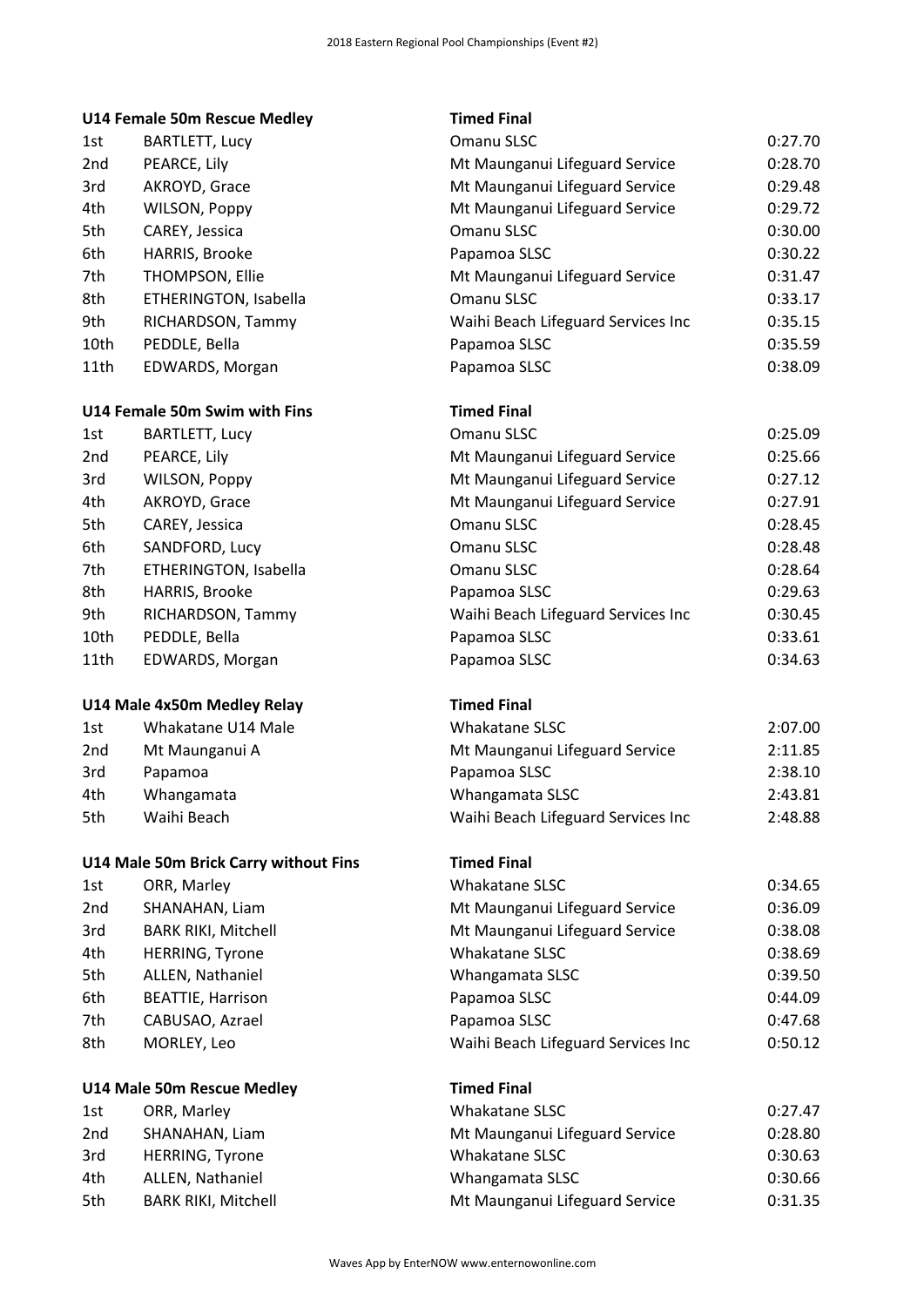| 6th        | <b>BEATTIE, Harrison</b>                  | Papamoa SLSC                                      | 0:32.50            |
|------------|-------------------------------------------|---------------------------------------------------|--------------------|
| 7th        | CABUSAO, Azrael                           | Papamoa SLSC                                      | 0:35.67            |
| 8th        | MORLEY, Leo                               | Waihi Beach Lifeguard Services Inc                | 0:36.20            |
|            |                                           |                                                   |                    |
|            | U14 Male 50m Swim with Fins               | <b>Timed Final</b>                                |                    |
| 1st        | ORR, Marley                               | Whakatane SLSC                                    | 0:24.13            |
| 2nd        | <b>HERRING, Tyrone</b>                    | <b>Whakatane SLSC</b>                             | 0:26.92            |
| 3rd        | SHANAHAN, Liam                            | Mt Maunganui Lifeguard Service                    | 0:27.16            |
| 4th        | ALLEN, Nathaniel                          | Whangamata SLSC                                   | 0:27.79            |
| 5th        | <b>BARK RIKI, Mitchell</b>                | Mt Maunganui Lifeguard Service                    | 0:28.11            |
| 6th        | <b>BEATTIE, Harrison</b>                  | Papamoa SLSC                                      | 0:30.41            |
| 7th        | CABUSAO, Azrael                           | Papamoa SLSC                                      | 0:31.98            |
| 8th        | MORLEY, Leo                               | Waihi Beach Lifeguard Services Inc                | 0:32.19            |
|            | U14 Mixed - 200m 8x25mSUPERMEGA           | <b>Timed Final</b>                                |                    |
| 1st        | Whakatane U14 mixed                       | Whakatane SLSC                                    | 1:52.71            |
| 2nd        | Papamoa A                                 | Papamoa SLSC                                      | 1:56.26            |
| 3rd        | Omanu A                                   | Omanu SLSC                                        | 1:57.97            |
| 4th        | Mt Maunganui B                            | Mt Maunganui Lifeguard Service                    | 2:01.67            |
| 5th        | Omanu B                                   | Omanu SLSC                                        | 2:05.34            |
| 6th        | Papamoa B                                 | Papamoa SLSC                                      | 2:10.90            |
| 7th        | Mt Maunganui C                            | Mt Maunganui Lifeguard Service                    | 2:12.26            |
| 8th        | Mt Maunganui D                            | Mt Maunganui Lifeguard Service                    | 2:16.59            |
| 9th        | Papamoa C                                 | Papamoa SLSC                                      | 2:18.39            |
|            |                                           |                                                   |                    |
|            |                                           |                                                   |                    |
|            | U14 Mixed 4x50m Medley Relay              | <b>Timed Final</b>                                |                    |
| 1st        | Mt Maunganui A                            | Mt Maunganui Lifeguard Service                    | 2:36.75            |
|            | U16 Female 100m Rescue Medley             | <b>Timed Final</b>                                |                    |
| 1st        | PEARCE, Olive                             | Mt Maunganui Lifeguard Service                    | 1:15.84            |
| 2nd        | PRINGLE, Caitlin                          | Mt Maunganui Lifeguard Service                    | 1:22.90            |
| 3rd        | GILBERT, Eleanor                          | Mt Maunganui Lifeguard Service                    | 1:23.56            |
| 4th        | WEBB, Charlotte                           | Mt Maunganui Lifeguard Service                    | 1:24.11            |
| 5th        | HANNER, Jayde                             | Whangamata SLSC                                   | 1:25.61            |
| 6th        | RICHARDSON, Hannah                        | Mt Maunganui Lifeguard Service                    | 1:25.67            |
| 7th        | DAVIS, Taika                              | Omanu SLSC                                        | 1:26.29            |
| 8th        | HARRIS, Caitlin                           | Papamoa SLSC                                      | 1:27.13            |
| 9th        | O'FEE, Kiana                              | Mt Maunganui Lifeguard Service                    | 1:27.88            |
| 10th       | FARR, Claudia                             | Papamoa SLSC                                      | 1:29.30            |
| 11th       | O'DONNELL, Saffron                        | Papamoa SLSC                                      | 1:30.51            |
| 12th       | CARR-MANOIT, Olivia                       | Mt Maunganui Lifeguard Service                    | 1:31.02            |
| 13th       | STEWART, Heather                          | Omanu SLSC                                        | 1:37.49            |
|            |                                           |                                                   |                    |
|            | U16 Female 4x50m Medley Relay             | <b>Timed Final</b>                                |                    |
| 1st        | Mt Maunganui A                            | Mt Maunganui Lifeguard Service                    | 2:04.50            |
| 2nd        | Papamoa                                   | Papamoa SLSC                                      | 2:13.61            |
|            | U16 Female 50m Manikin carry without fins | <b>Timed Final</b>                                |                    |
| 1st<br>2nd | PEARCE, Olive<br>HANNER, Jayde            | Mt Maunganui Lifeguard Service<br>Whangamata SLSC | 0:40.95<br>0:42.32 |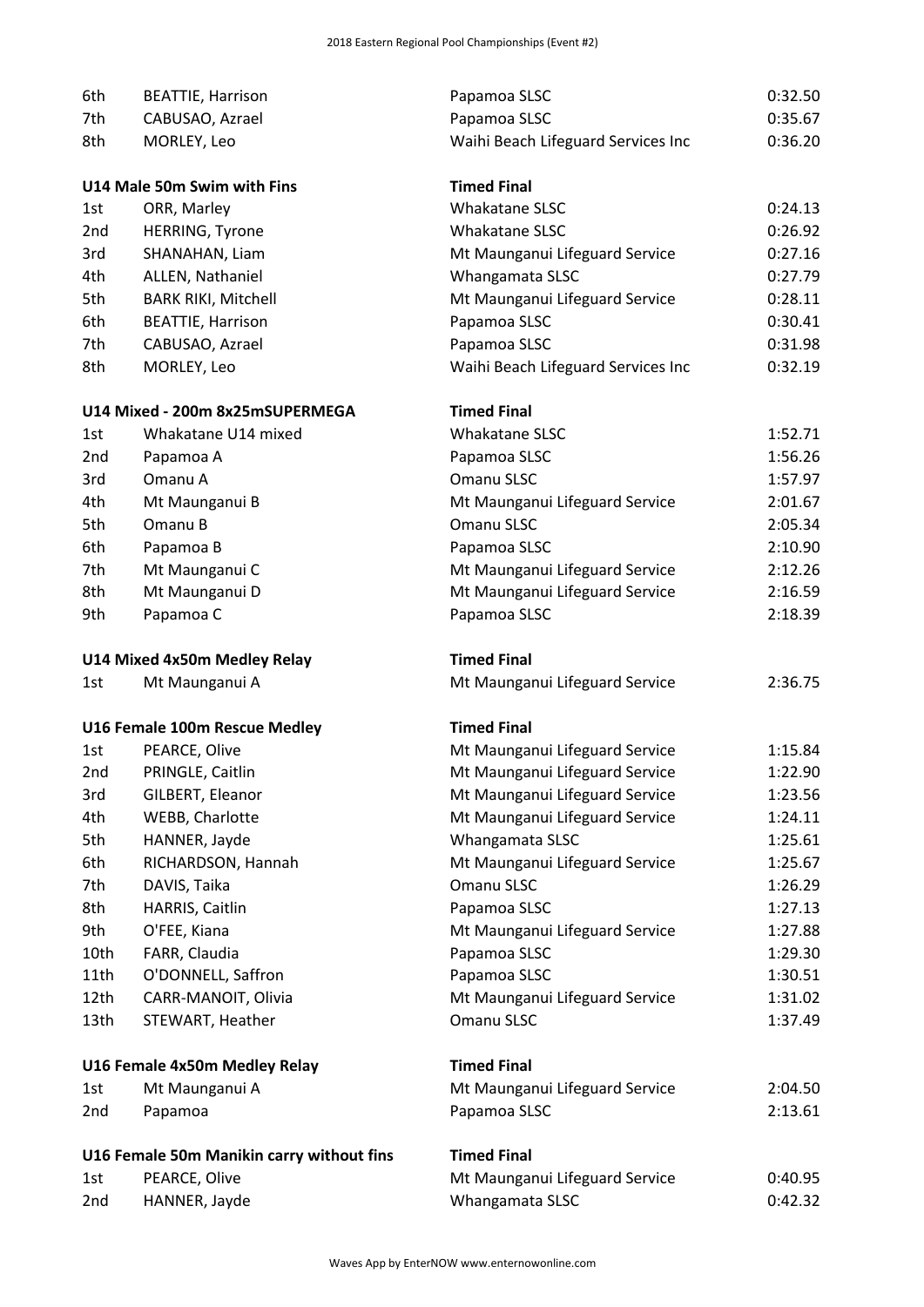| 3rd                         | PRINGLE, Caitlin              | Mt Maunganui Lifeguard Service | 0:43.08 |
|-----------------------------|-------------------------------|--------------------------------|---------|
| 4th                         | WEBB, Charlotte               | Mt Maunganui Lifeguard Service | 0:44.66 |
| 5th                         | GILBERT, Eleanor              | Mt Maunganui Lifeguard Service | 0:44.73 |
| 6th                         | CARR-MANOIT, Olivia           | Mt Maunganui Lifeguard Service | 0:45.27 |
| 7th                         | O'FEE, Kiana                  | Mt Maunganui Lifeguard Service | 0:45.97 |
| 8th                         | DAVIS, Taika                  | Omanu SLSC                     | 0:46.13 |
| 9th                         | RICHARDSON, Hannah            | Mt Maunganui Lifeguard Service | 0:46.84 |
| 10th                        | HARRIS, Caitlin               | Papamoa SLSC                   | 0:47.83 |
| 11th                        | MCSWEENEY, Lily               | Omanu SLSC                     | 0:47.91 |
| 12th                        | BROWN, Rachel                 | Omanu SLSC                     | 0:48.66 |
| 13th                        | FARR, Claudia                 | Papamoa SLSC                   | 0:50.41 |
| 14th                        | O'DONNELL, Saffron            | Papamoa SLSC                   | 0:50.59 |
| 15th                        | THOMPSON, Alex                | Papamoa SLSC                   | 0:54.25 |
| 16th                        | LAWRENCE, Anna                | Omanu SLSC                     | 1:01.64 |
| 17th                        | STEWART, Heather              | Omanu SLSC                     | 1:03.04 |
|                             | U16 Female 50m Swim with Fins | <b>Timed Final</b>             |         |
| 1st                         | PEARCE, Olive                 | Mt Maunganui Lifeguard Service | 0:22.76 |
| 2nd                         | HARRIS, Caitlin               | Papamoa SLSC                   | 0:23.24 |
| 3rd                         | HANNER, Jayde                 | Whangamata SLSC                | 0:24.48 |
| 4th                         | RICHARDSON, Hannah            | Mt Maunganui Lifeguard Service | 0:24.57 |
| 5th                         | PRINGLE, Caitlin              | Mt Maunganui Lifeguard Service | 0:24.90 |
| 6th                         | STEWART, Heather              | Omanu SLSC                     | 0:25.45 |
| 7th                         | ANCELL, Edie                  | Whangamata SLSC                | 0:25.62 |
| 8th                         | CARR-MANOIT, Olivia           | Mt Maunganui Lifeguard Service | 0:25.72 |
| 9th                         | WEBB, Charlotte               | Mt Maunganui Lifeguard Service | 0:26.54 |
| 10th                        | GILBERT, Eleanor              | Mt Maunganui Lifeguard Service | 0:26.81 |
| 11th                        | FARR, Claudia                 | Papamoa SLSC                   | 0:26.99 |
| 12th                        | DAVIS, Taika                  | Omanu SLSC                     | 0:27.11 |
| 13th                        | MCSWEENEY, Lily               | Omanu SLSC                     | 0:28.08 |
| 14th                        | O'DONNELL, Saffron            | Papamoa SLSC                   | 0:28.53 |
| 15th                        | BROWN, Rachel                 | Omanu SLSC                     | 0:28.82 |
| 16th                        | O'FEE, Kiana                  | Mt Maunganui Lifeguard Service | 0:29.53 |
| 17th                        | THOMPSON, Alex                | Papamoa SLSC                   | 0:31.29 |
| 18th                        | LAWRENCE, Anna                | Omanu SLSC                     | 0:32.04 |
| U16 Male 100m Rescue Medley |                               | <b>Timed Final</b>             |         |
|                             | SHANAHAN, Daniel              | Mt Maunganui Lifeguard Service | 1:07.11 |
|                             | JULIAN, Cambell               | Whakatane SLSC                 | 1:08.99 |
|                             | SHIVNAN, Gus                  | Omanu SLSC                     | 1:12.05 |
|                             | <b>BAXTER, Tanner</b>         | Omanu SLSC                     | 1:15.87 |
|                             | REEDER, Zachary               | Mt Maunganui Lifeguard Service | 1:18.18 |
|                             | <b>BAXTER, Manning</b>        | Omanu SLSC                     | 1:21.33 |
|                             | IGGULDEN, Kel                 | Omanu SLSC                     | 1:13.16 |
|                             | WAGSTAFF, Matthew             | Mt Maunganui Lifeguard Service | 1:13.62 |
|                             | COSFORD, Benjamin             | Mt Maunganui Lifeguard Service | 1:15.38 |
|                             | DEED, Bailey                  | Omanu SLSC                     | 1:18.14 |
|                             | DAVOREN, Liam                 | Papamoa SLSC                   | 1:19.23 |
| U16 Male 4x50m Medley Relay |                               | <b>Timed Final</b>             |         |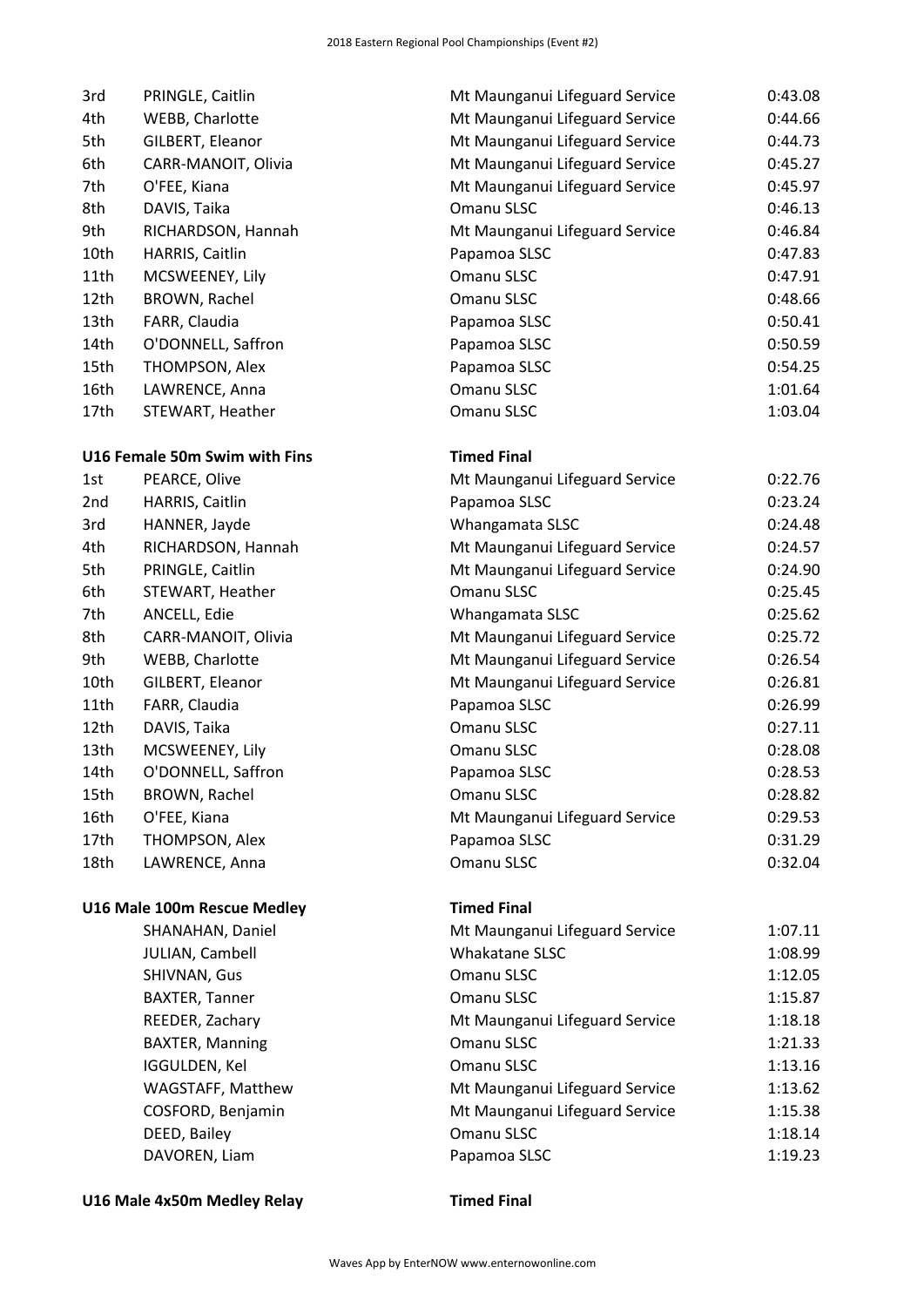| 1st                           | Omanu A                                   | Omanu SLSC                     | 1:56.31 |
|-------------------------------|-------------------------------------------|--------------------------------|---------|
| 2 <sub>nd</sub>               | Mt Maunganui A                            | Mt Maunganui Lifeguard Service | 1:56.78 |
|                               |                                           |                                |         |
|                               | U16 Male 50m Manikin carry without fins   | <b>Timed Final</b>             |         |
| 1st                           | SHANAHAN, Daniel                          | Mt Maunganui Lifeguard Service | 0:35.22 |
| 2 <sub>nd</sub>               | JULIAN, Cambell                           | Whakatane SLSC                 | 0:35.66 |
| 3rd                           | <b>BAXTER, Tanner</b>                     | Omanu SLSC                     | 0:37.27 |
| 4th                           | IGGULDEN, Kel                             | Omanu SLSC                     | 0:37.87 |
| 5th                           | SHIVNAN, Gus                              | Omanu SLSC                     | 0:40.16 |
| 6th                           | COSFORD, Benjamin                         | Mt Maunganui Lifeguard Service | 0:40.45 |
| 7th                           | REEDER, Zachary                           | Mt Maunganui Lifeguard Service | 0:41.05 |
| 8th                           | DEED, Bailey                              | Omanu SLSC                     | 0:41.58 |
| 9th                           | DAVOREN, Liam                             | Papamoa SLSC                   | 0:43.04 |
| 10th                          | WAGSTAFF, Matthew                         | Mt Maunganui Lifeguard Service | 0:43.34 |
| 11th                          | <b>BAXTER, Manning</b>                    | Omanu SLSC                     | 0:43.81 |
| 12th                          | SCOTT, Eddie                              | Whangamata SLSC                | 0:50.88 |
|                               |                                           |                                |         |
|                               | U16 Male 50m Swim with Fins               | <b>Timed Final</b>             |         |
| 1st                           | SHANAHAN, Daniel                          | Mt Maunganui Lifeguard Service | 0:20.79 |
| 2 <sub>nd</sub>               | WAGSTAFF, Matthew                         | Mt Maunganui Lifeguard Service | 0:22.61 |
| 3rd                           | REEDER, Zachary                           | Mt Maunganui Lifeguard Service | 0:22.78 |
| 4th                           | JULIAN, Cambell                           | Whakatane SLSC                 | 0:22.85 |
| 5th                           | IGGULDEN, Kel                             | Omanu SLSC                     | 0:22.91 |
| 6th                           | SHIVNAN, Gus                              | Omanu SLSC                     | 0:23.29 |
| 7th                           | <b>BAXTER, Tanner</b>                     | Omanu SLSC                     | 0:23.92 |
| 8th                           | BAXTER, Manning                           | Omanu SLSC                     | 0:24.78 |
| 9th                           | DEED, Bailey                              | Omanu SLSC                     | 0:25.42 |
| 10th                          | DAVOREN, Liam                             | Papamoa SLSC                   | 0:26.80 |
| 11th                          | COSFORD, Benjamin                         | Mt Maunganui Lifeguard Service | 0:28.48 |
| 12th                          | SCOTT, Eddie                              | Whangamata SLSC                | 0:28.85 |
|                               |                                           |                                |         |
| U19 Female 100m Rescue Medley |                                           | <b>Timed Final</b>             |         |
| 1st                           | <b>BRADLEY, Tessa</b>                     | Mt Maunganui Lifeguard Service | 1:12.15 |
| 2nd                           | AKROYD, Isabella                          | Mt Maunganui Lifeguard Service | 1:15.68 |
| 3rd                           | STEPHENSON, Jenna                         | Papamoa SLSC                   | 1:20.31 |
| 4th                           | FERBER, Lola May                          | Mt Maunganui Lifeguard Service | 1:24.59 |
|                               | U19 Female 200m Super Lifesaver           | <b>Timed Final</b>             |         |
| 1st                           | <b>BRADLEY, Tessa</b>                     | Mt Maunganui Lifeguard Service | 2:39.48 |
| 2nd                           | STEPHENSON, Jenna                         | Papamoa SLSC                   | 3:01.98 |
| 3rd                           |                                           |                                | 3:08.94 |
|                               | FERBER, Lola May                          | Mt Maunganui Lifeguard Service |         |
| 4th                           | MAGNER, Anais                             | Mt Maunganui Lifeguard Service | 3:18.42 |
|                               | U19 Female 50m Manikin carry without fins | <b>Timed Final</b>             |         |
| 1st                           | <b>BRADLEY, Tessa</b>                     | Mt Maunganui Lifeguard Service | 0:37.68 |
| 2nd                           | AKROYD, Isabella                          | Mt Maunganui Lifeguard Service | 0:39.50 |
| 3rd                           | FERBER, Lola May                          | Mt Maunganui Lifeguard Service | 0:45.08 |
| 4th                           | STEPHENSON, Jenna                         | Papamoa SLSC                   | 0:46.58 |
| 5th                           | MCSWEENEY, Ruby                           | Omanu SLSC                     | 0:52.01 |
| 6th                           | MAGNER, Anais                             | Mt Maunganui Lifeguard Service | 0:52.59 |
|                               |                                           |                                |         |